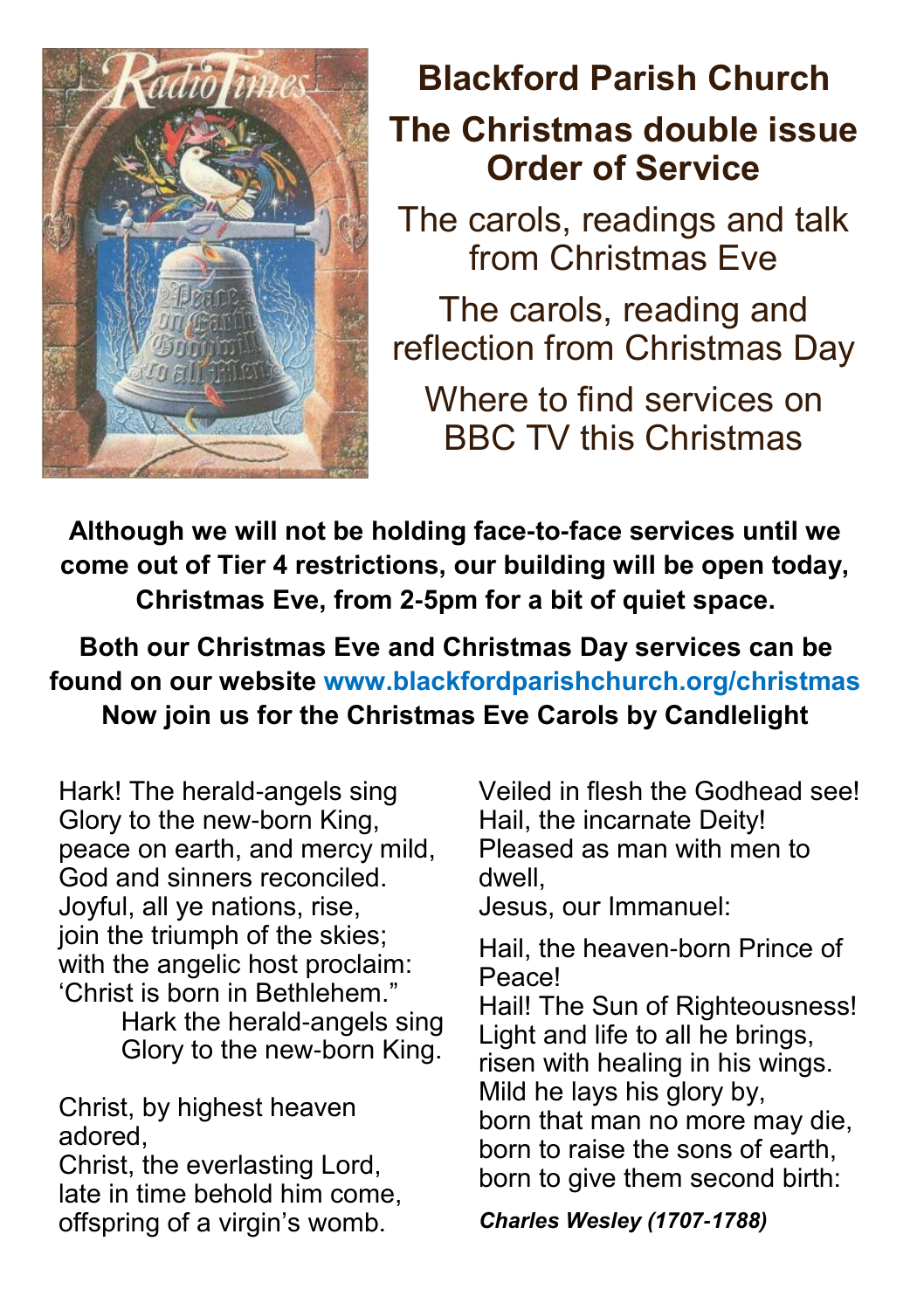Ding dong merrily on high, In heav'n the bells are ringing: Ding dong! verily the sky Is riv'n with angels singing. Gloria, Hosanna in excelsis!

E'en so here below, below, Let steeple bells be swungen, And "Io, io, io!" By priest and people sungen. Gloria, Hosanna in excelsis!

Pray you, dutifully prime Your matin chime, ye ringers; May you beautifully rhyme Your evetime song, ye singers. Gloria, Hosanna in excelsis!

Lance Pearson read for us.

The people walking in darkness have seen a great light; on those living in the land of deep darkness a light has dawned. For to us a child is born, to us a son is given, and the government will be on his shoulders. And he will be called Wonderful Counsellor, Mighty God, Everlasting Father, Prince of Peace. Of the greatness of his government and peace there will be no end. He will reign on David's throne and over his kingdom, establishing and upholding it with justice and righteousness from that time on and forever. The zeal of the Lord Almighty will accomplish this. (Isaiah 9: 2, 6, 7)

We didn't use the traditional tune for this next carol but instead sang it to ""On Ilkla Moor Baht 'at" . Go on try it.

While shepherds watched Their flocks by night All seated on the ground The angel of the Lord came down And glory shone around

"Fear not," he said, for mighty dread Had seized their troubled minds. "Glad tidings of great joy I bring To you and all mankind"

"To you in David's town this day Is born of David's line The Saviour who is Christ the Lord And this shall be the sign!

"The heavenly Babe you there shall find To human view displayed And meanly wrapped in swathing bands And in a manger laid."

"All glory be to God on high And to the earth be peace; Goodwill henceforth from heaven to men Begin and never cease.

Mairi read from Luke Chapter 2 with this a break in the middle where Kirsty Duncan sang this favourite carol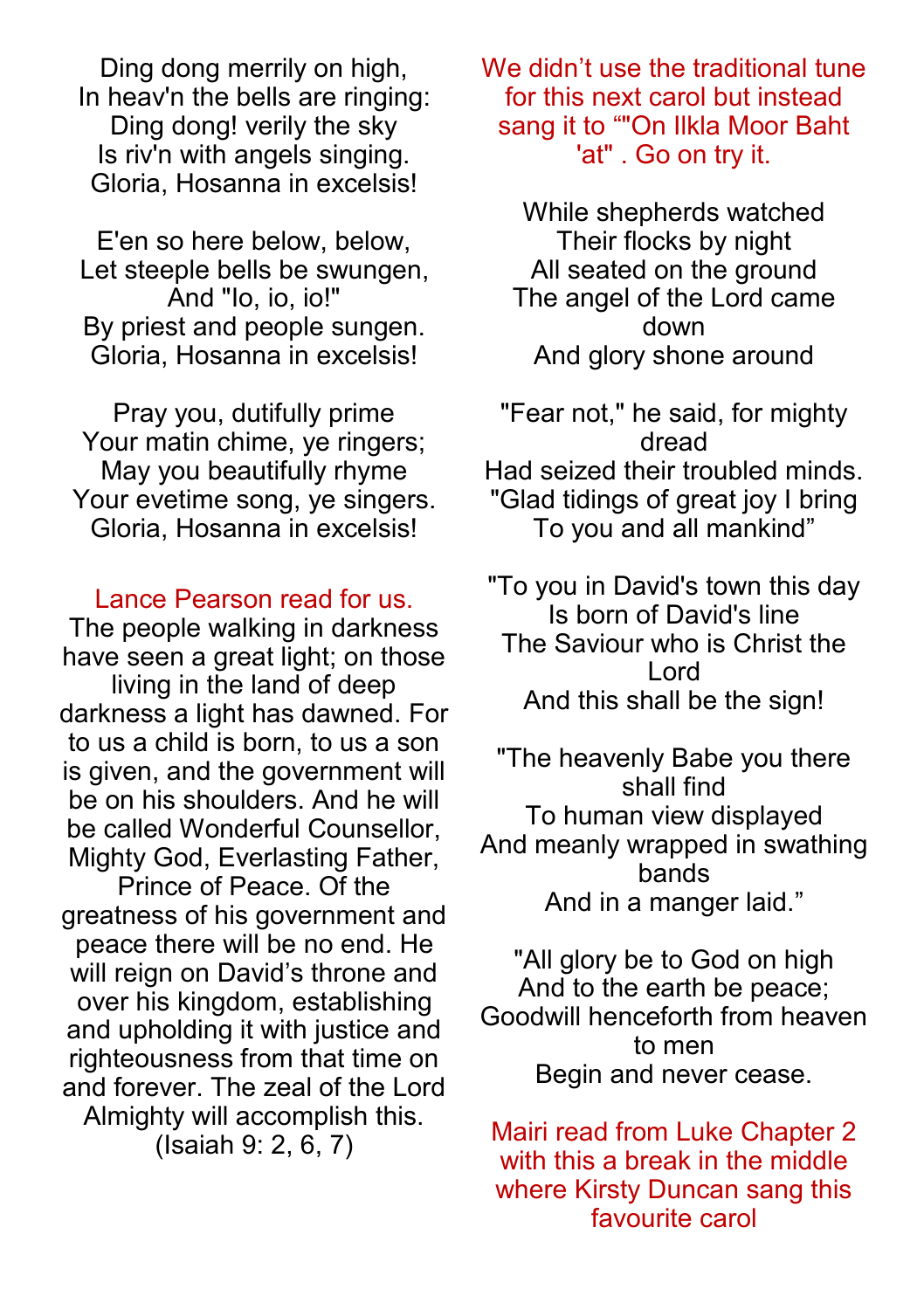In those days Caesar Augustus issued a decree that a census should be taken of the entire Roman world. This was the first census that took place while Quirinius was governor of Syria.) And everyone went to their own town to register. So Joseph also went up from the town of Nazareth in Galilee to Judea, to Bethlehem the town of David, because he belonged to the house and line of David. He went there to register with Mary, who was pledged to be married to him and was expecting a child. While they were there, the time came for the baby to be born, and she gave birth to her firstborn, a son. She wrapped him in cloths and placed him in a manger, because there was no room at the inn.

> Away in a manger no crib for a bed The little lord Jesus laid down his sweet head The stars in the bright sky looked down where he lay The little lord Jesus asleep on the hay.



The cattle are lowing the baby awakes But little lord Jesus no crying he makes. I love you lord Jesus; look down from the sky And stay by my side until morning is nigh.

Be near me lord Jesus i ask you to stay Close by me for ever, and love me, i pray. Bless all the dear children in your tender care, And fit us for heaven, to live with you there.

And there were shepherds living out in the fields near by, keeping watch over their flocks at night. 9 An angel of the Lord appeared to them, and the glory of the Lord shone around them, and they were terrified. But the angel said to them, 'Do not be afraid. I bring you good news that will cause great joy for all the people. Today in the town of David a Saviour has been born to you; he is the Messiah, the Lord. This will be a sign to you: you will find a baby wrapped in cloths and lying in a manger.'

Suddenly a great company of the heavenly host appeared with the angel, praising God and saying, 'Glory to God in the highest heaven, and on earth peace to those on whom his favour rests.'

When the angels had left them and gone into heaven, the shepherds said to one another, 'Let's go to Bethlehem and see this thing that has happened, which the Lord has told us about.' So they hurried off and found Mary and Joseph, and the baby, who was lying in the manger.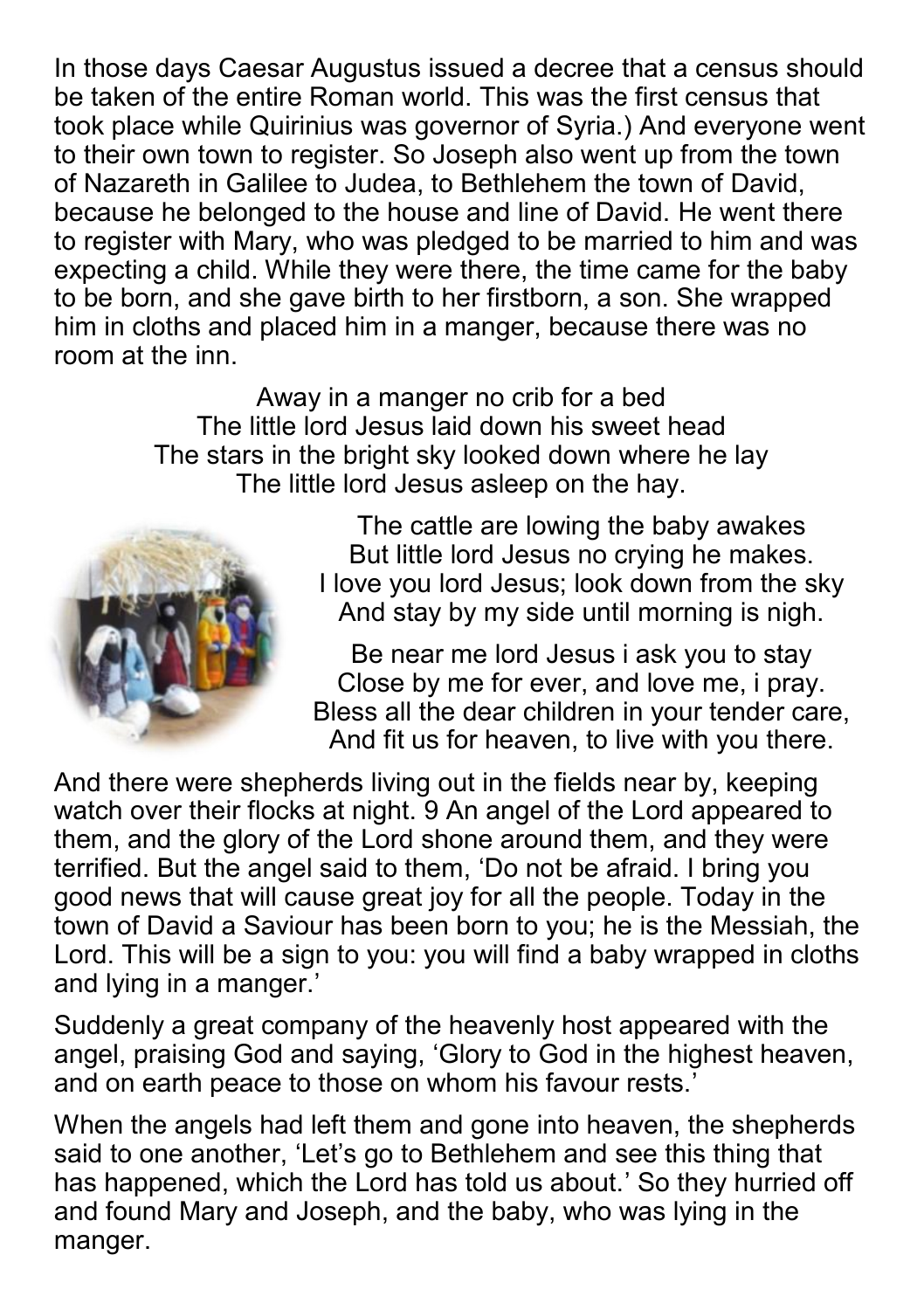When they had seen him, they spread the word concerning what had been told them about this child, and all who heard it were amazed at what the shepherds said to them. But Mary treasured up all these things and pondered them in her heart. The shepherds returned, glorifying and praising God for all the things they had heard and seen, which were just as they had been told.

#### For this new carol, which was also in the school assembly, we have to learn Makaton language to sign as we sing.

All the angels sing, that Christ has come To a manger bare Mary laid him there Come on fill the sky - With shouts of praise Lift your voice with me And sing, sing, sing, sing, sing!

Emmanuel, Emmanuel God is with us It's the true meaning of Christmas Jesus has come and changed life forever Emmanuel, Emmanuel God is with us Ev'ry day and not just Christmas Jesus has come and changed our lives forever more

All the angels sing That Christ has come To a world in need Good news indeed Love wrapped as a babe Gave everything For you and I Let's sing, sing, sing, sing, sing!

Join with all the angels singing Giving glory unto him One and all now lift your voices To him praises bring All of heaven sings his praises All creation worships him He is Jesus Holy one He is Christ the King *Words & Music Doiug Horley: © 2016 Scripture Union Guardians Of Ancora Project* 

Carole-Ann, Kim, Struan, John, Shona, Moira, William, Lindsey, Laura and Jane brought us this thought provoking poem..

> They say there's a big man who lives far away, Supposedly jolly but it's hard to say. I've never seen him, and neither have you. But the children believe, whether or not it's true.

He's known as a loner, with many a quirk No time for a chat, he's embroiled in his work He keeps to himself, for most of the year, I reckon we're grateful he doesn't appear.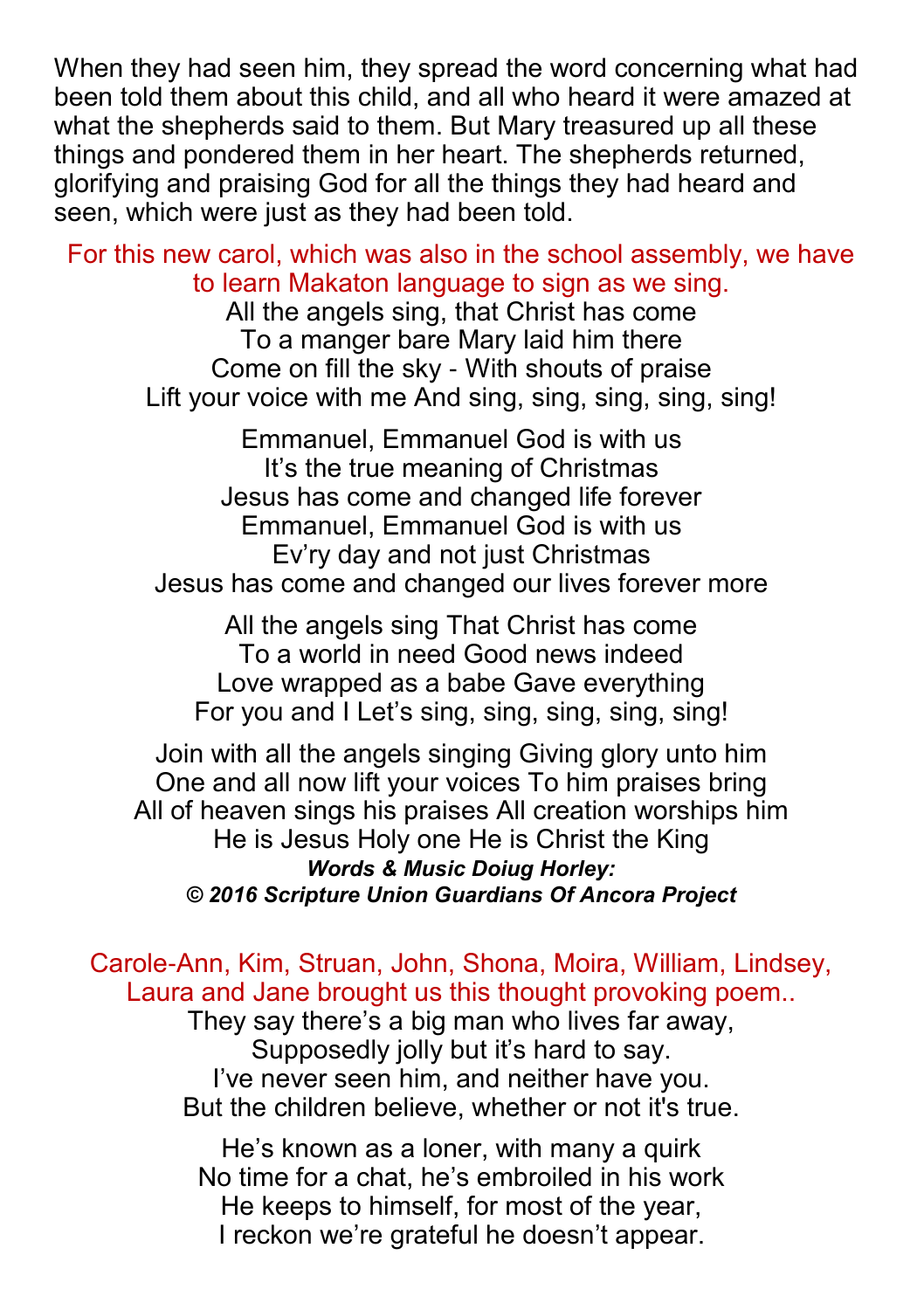We send him requests, for particular needs, But we never hear back, who knows if he heeds? We try to be good, give his arm a twist, To merit our place on his blessed little list.

And maybe one day if we do what we should, He'll give us our things, so long as we're good. I've had it to here, I'm calling his bluff: He's a weird moralistic dispenser of stuff!

Granted, this rant is a strange one to pick But listen I'm not really after St Nick As strange as he is - and Santa is odd - I'm really addressing most folks' view of God.

It's God who we see as a distant Big Guy – An ancient, invisible, St Nick in the Sky. "He's sees you asleep, He knows when you wake" He's watching and waiting to spot your mistake.

And just like with Santa, requests we hand in, We want all his things but we don't want him. That's our connection with old Father Christmas. We might dress it up, it's essentially business.

Throughout the year, good behaviour's our onus When Christmas rolls round we're expecting our bonus. "Just leave us the gifts, Nick, we've been good enough! And then please push on, now we've got all your stuff!"

I mean Santa is interesting, curious, quirky But no-one wants him to share their Turkey! I'm sure his "ho, ho, hos" are sublime, But I fear what he'll say once he's drunk our mulled wine.

That's old St Nick, but the picture rings true, It's how we imagine what God is like too. But Christmas resounds with a stunning "Not so!" The One from on high was born down below.

To a world in need He did not send another. God the Son became God our Brother. He drew alongside, forever to dwell, Our God in the flesh, Immanuel.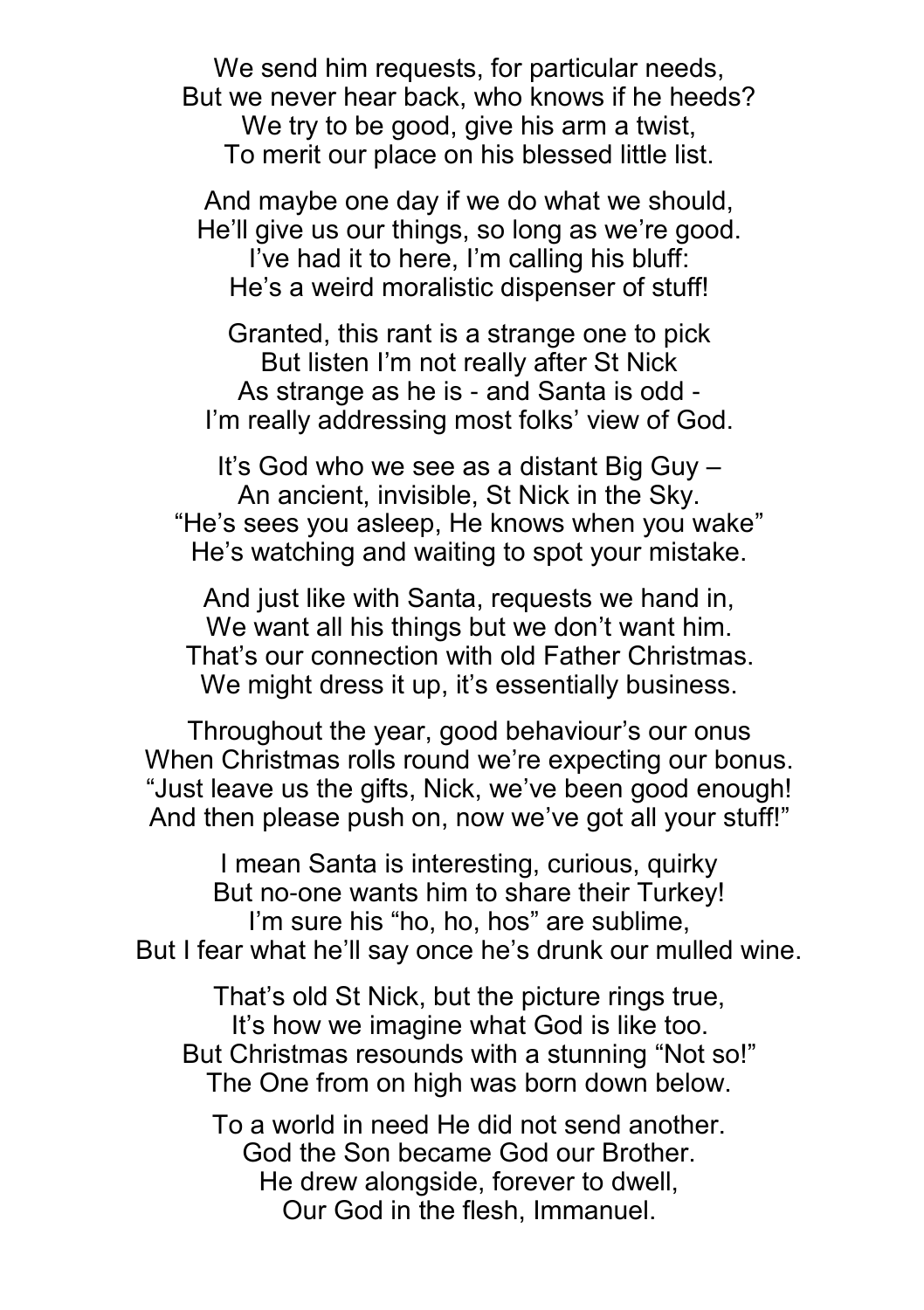This God in the Manger uproots all our notions: A heavenly stooping, divine demotion. Born in a stable, wriggling on straw, Fully committed to life in the raw.

Santa gives things and then goes away. Jesus shows up, to befriend and to stay. Santa rewards those with good behaviour. Jesus comes near to the broken as Saviour.



If you don't like God, I think I know why… You probably think He's St Nick in the Sky. You're right to reject that far-away stranger! This Christmas look down to the God in the manger.

#### Voted Britain's favourite carol on the BBC Songs of Praise Poll last weekend, Amy Davidge sang this carol for us.

O Holy night! The stars are brightly shining It is the night of our dear Saviour's birth Long lay the world in sin and error pining 'Til He appears and the soul felt its worth A thrill of hope the weary world rejoices For yonder breaks a new and glorious morn Fall on your knees; O hear the Angel voices! O night divine, O night when Christ was born O night, O Holy night, O night divine!

Led by the light of Faith serenely beaming With glowing hearts by His cradle we stand So led by light of a star sweetly gleaming Here come the Wise Men from Orient land The King of kings lay thus in lowly manger In all our trials born to be our friend He knows our need, to our weakness is no stranger Behold your King; before Him lowly bend Behold your King; before Him lowly bend

Truly He taught us to love one another; His law is love and His Gospel is Peace Chains shall He break, for the slave is our brother And in His name, all oppression shall cease Sweet hymns of joy in grateful chorus raise we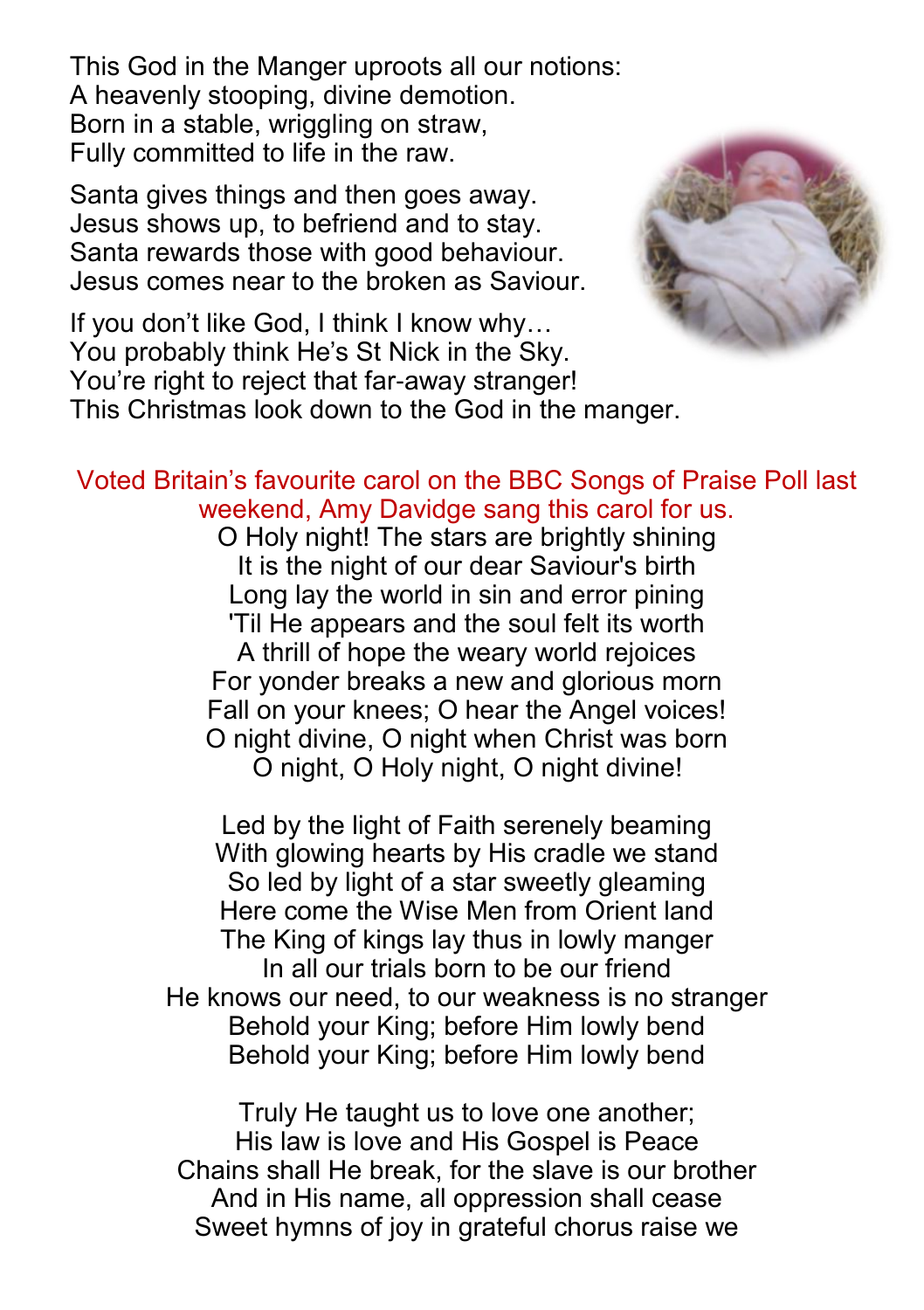Let all within us Praise His Holy name Christ is the Lord; O praise His name forever! His power and glory evermore proclaim His power and glory evermore proclaim

Our Hot Chocolate Youth Group contributed a film as is now a tradition. This year it was based on the "Outside/In leaflet handed out with the printed copies off this Order of Service

Sandy Marshall sang this carol for us accompanied on guitar, as originally sung 200 years ago..

Still the night, Holy the night, Sleeps the world, hid from sight, Mary and Joseph in stable bare, Watch o'er the child, beloved and fair. Sleep in heavenly peace, Sleep in heavenly peace.

Still the night, Holy the night, Shepherds first saw the light, Heard resounding clear and strong, Far and near, the Angels song, Christ the Redeemer is here. Christ the Redeemer is here.

Still the night, Holy the night, Son of God, love's pure light, Love is smiling from thy face, Strikes for us now the hour of grace. Saviour since thou art born, Saviour since thou art born.

#### Gordon's Christmas Eve talk

I've put a penalty clause into the next edition of the church newsletter for any contributor using words like "unprecedented, uncertain or challenging" so I can hardly use them here. But thankfully the Christmas accounts give me enough words to describe life here and now as well as life there and then; they're dark like the prophet Isaiah saw; they're characterised by dashed anticipation for great events and family milestones; just ask Joseph about his wedding plans. There is a sense of being out of control. The Jews of that time were in a country overrun by the Romans and they had no control. Mary –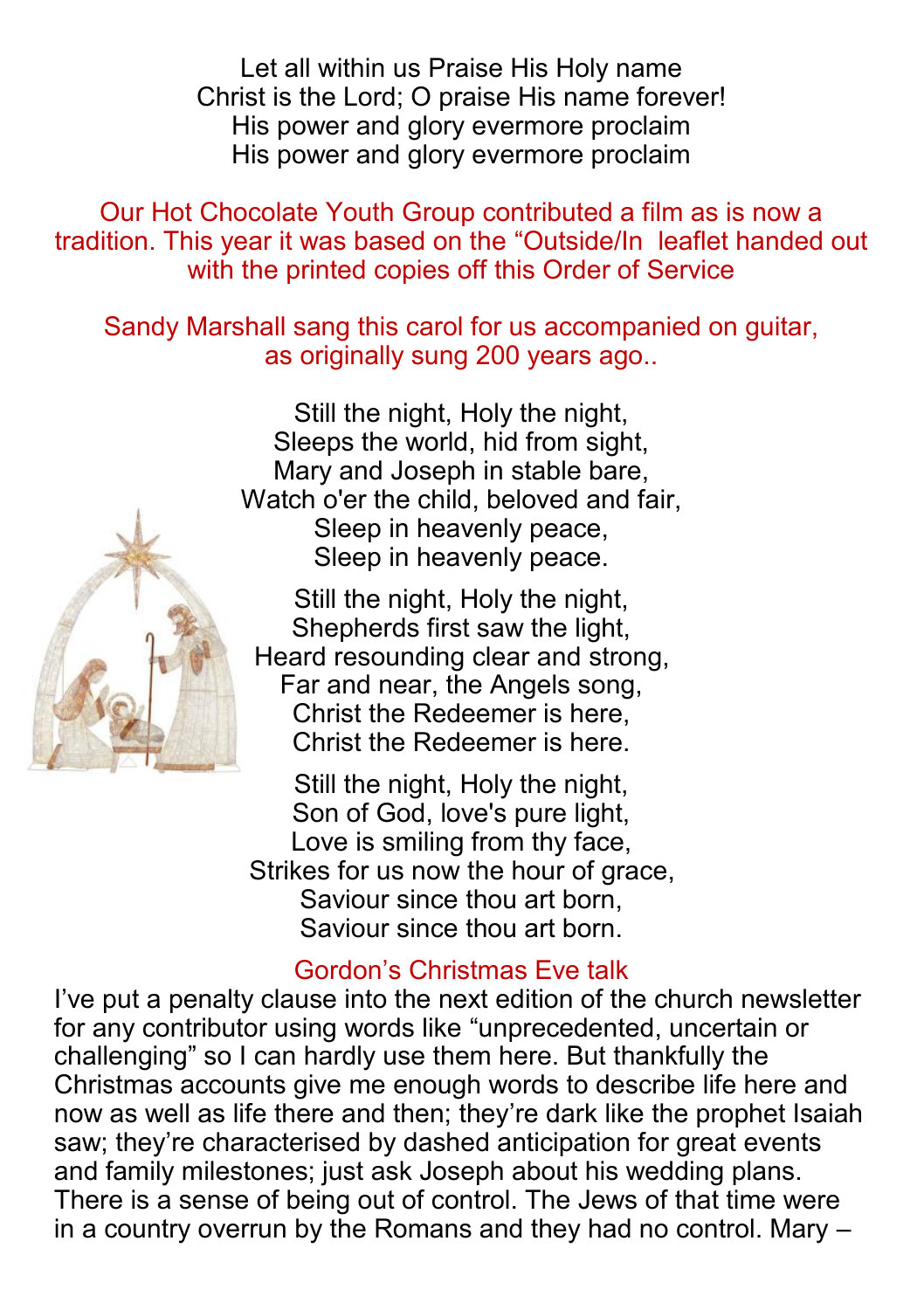several months pregnant and only just back from Jerusalem, is off again with Joseph to make the 70 mile journey back down to Bethlehem – look as hard as you like, there's no mention of a donkey – just because the government has declared a mandatory travel order and you must go to where your family are from. But none of that family let them into their houses. No room at the Inn. Hospitality is closed. A planned happy event is cut down to the bare minimum; laying your baby down in a dirty animals feeding trough must have been the last straw.

So since we can identify with this storyline, what can we take from it today as we invited ourselves into the story.

The shout of "Fear Not" goes out to petrified shepherds and to us. You'd need to have a heart of stone not to be affected by what this year has brought, the pain of the past few months, the uncertainty of the present; the anxiety of the future. But with the shout of Fear Not comes the reason – Good news!

Good news, there's a vaccine.. There's the potential of being beyond the power of the virus through this and eventually the virus no longer being present among us. But have you realised that great though the vaccine news is, the Christmas message is even better. The biggest problem the world faces is not the virus but the wrong that is in each one of us. Scroll back through the discussion on the Blackford Cares Facebook page and see all the caring, sharing, encouraging and supporting how many complaints you see about the virus. Then count up the complaints about other people. Those who do this, those who don't do that, those who said this or that, those who don't realise what I'm up against, those who don't realise what others are up against. Those who are selfish, thoughtless, negligent, arrogant, greedy. Joseph was told to call the baby "Jesus" because he will save his people from their sins. That's what sin is; the virus that has control of us, a rebellion that keeps us apart from God and puts distance and barriers in our relationships as well. But sin is the virus for which Christmas – through Easter – offers a saving vaccine.

Mary's an amazing girl; there's something about her humility in a proud world that made God choose her and she made that promise of Christmas, personal; "In God my saviour shall my heart rejoice" she sings. Are you planning on getting the benefit of the vaccine by everyone else taking it and you might just get swept up in the melee because you'd not stepped out of line too much?

Or have you realised that you'll need to sit down, roll up your sleeves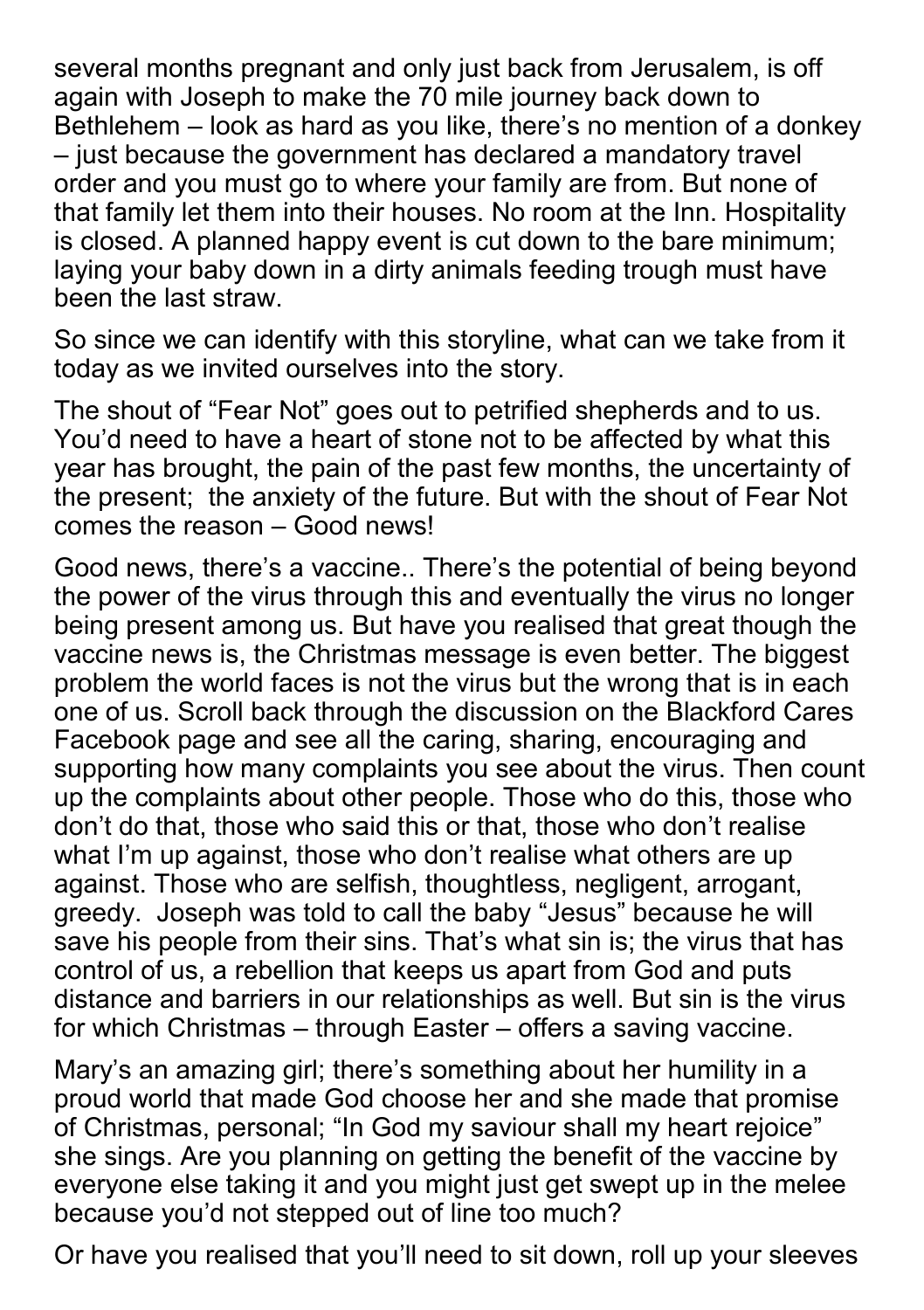and accept your need for it too. That's how the Good News of Christmas works too. Make it personal.

Have I given you something to ponder? Mary did a lot of pondering. I'll settle for pondering for the time being, but if you can follow the shepherds' example and praise him and pass it on …all the better. There is hope, there is light, there is a wonderful counsellor; he's not St Nick in the sky he's the God in the Manger who comes near to the broken as Saviour.



I don't know if you're having peas for your Christmas dinner but I've given you a few p's to chew over today. **Penalty, , proud, plans, pregnant, petrified, pain, potential, power, presence, problem, people, pride, promise, personal, ponder, praise, pass** it on

#### **Our final carol on Christmas Eve is a call to praise**

O come, all ye faithful, joyful and triumphant! O come ye, O come ye, to Bethlehem Come and behold Him, Born the King of Angels *O come, let us adore Him O come, let us adore Him O come, let us adore Him Christ the Lord!*

God of God, Light of Light Lo, He abhors not the Virgin's womb Very God, Begotten, not created

> Sing, choirs of angels, sing in exultation Sing, all ye citizens of heaven above! Glory to God, glory in the highest

Yea, Lord, we greet Thee, born this happy morning Jesus, to Thee be glory given Word of the Father, Now in flesh appearing

#### **We close Carols by Candlelight with a prayer**

Let's pray: Lord God, this has been a very strange year, a hard year, a puzzling year, a year of hopes, and a year of losses. We thank you for those who you have brought into our lives this year; we mourn those we have lost this year. We arrive at Christmas in various degrees of expectation, meet us here as we are, challenge us, comfort us, excite us, rebuild us, protect us, provide for us, provoke us to ponder, to praise and to pass it on Amen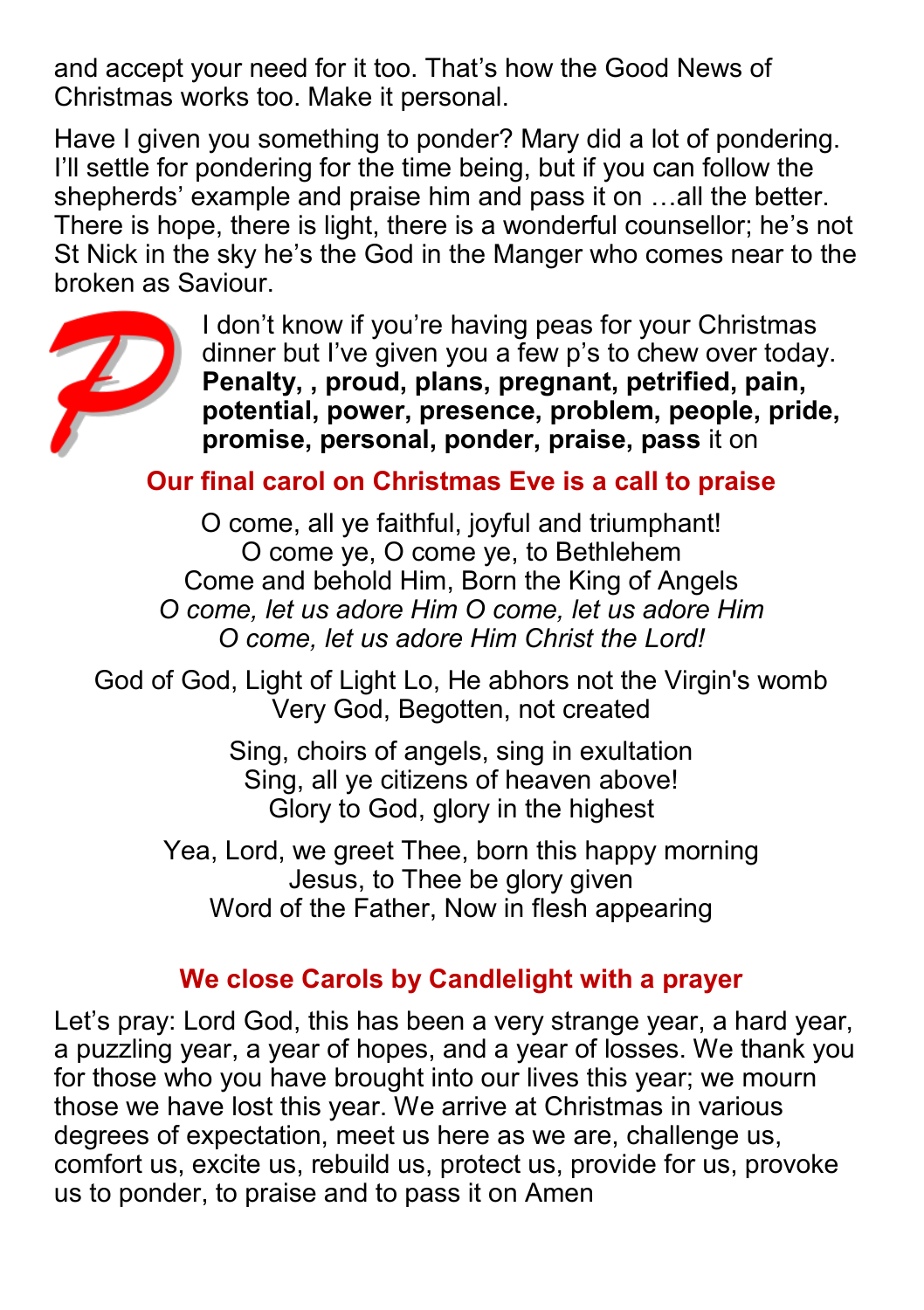**Up until Saturday evening we were planning to hold a Christmas Day service in our building; instead we recorded it during the week and put it on our website.**

**Mairi lit the fifth Advent candle and introduced the first carol.**

Joy to the world the Lord is come! Let earth receive her King; Let every heart prepare Him room, And Heaven and nature sing, and Heaven and nature sing, And Heaven, and Heaven, and nature sing.

Joy to the world, the Saviour reigns! Let men their songs employ: While fields and floods, rocks, hills and plains Repeat the sounding joy, Repeat the sounding joy, Repeat, repeat, the sounding joy.

No more let sins and sorrows grow, Nor thorns infest the ground; He comes to make His blessings flow Far as the curse is found, Far as the curse is found, Far as, far as, the curse is found.

He rules the world with truth and grace, And makes the nations prove The glories of His righteousness, And wonders of His love, And wonders of His love, And wonders, wonders, of His love.

#### **Jacqui Crawfurd reads John 1:1-7.**

**I**n the beginning was the Word, and the Word was with God, and the Word was God. He was with God in the beginning. Through him all things were made; without him nothing was made that has been made. In him was life, and that life was the light of all mankind. The light shines in the darkness, and the darkness has not overcome it.

There was a man sent from God whose name was John. He came as a witness to testify concerning that light, so that through him all might believe.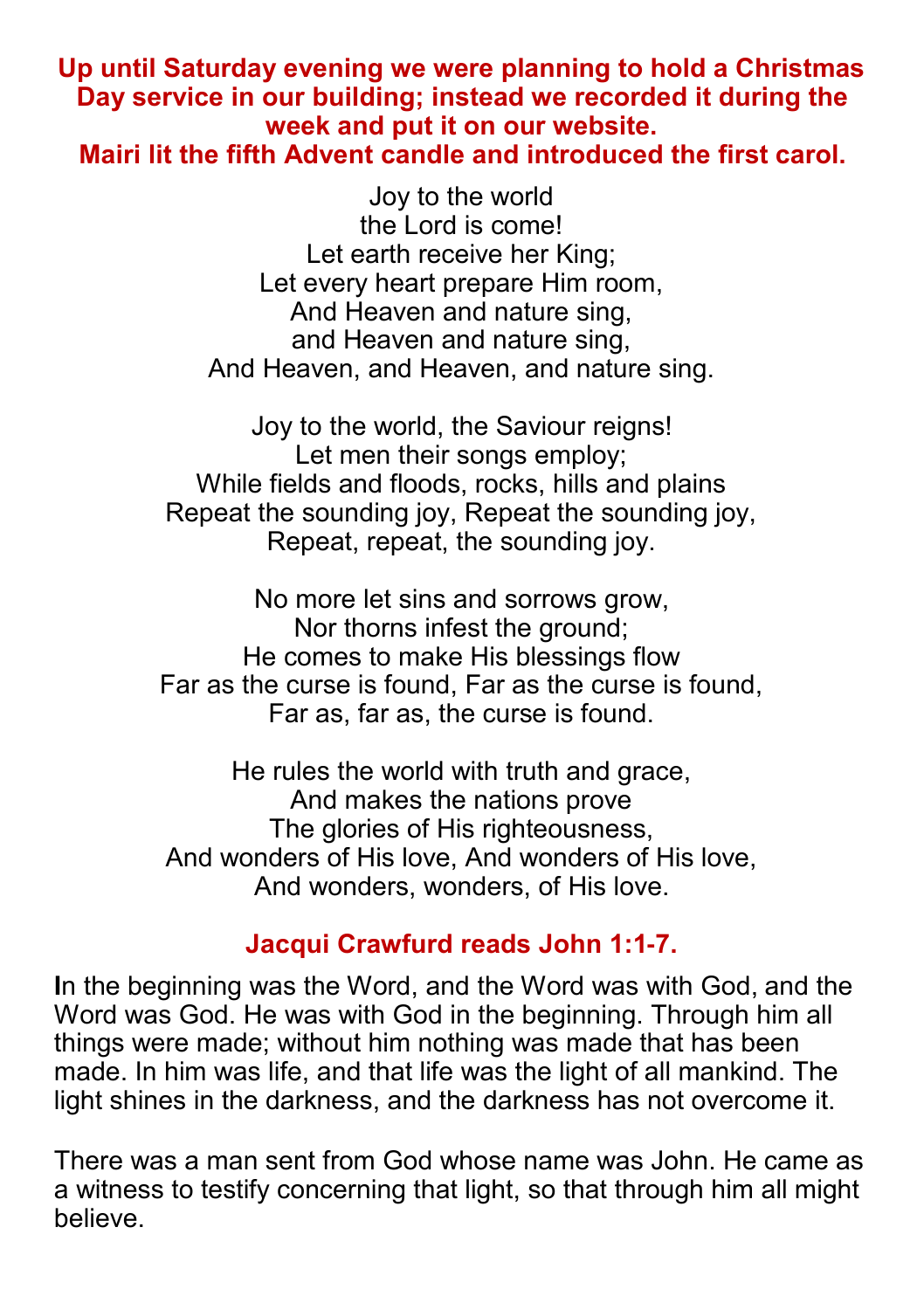#### **Mairi's Reflection**

That first Christmas morning was like a light being turned on. Isaiah's prophesy that we heard read by Lance last night has been fulfilled – the people who walked in darkness have seen a great light. Mary and Joseph saw it; the shepherds saw it, Anna and Simeon at the temple saw it a few days later. And all of them told other people about what they had seen when they saw Jesus.

In writing his Gospel, John doesn't take time over the details of mangers, donkeys or shepherds, but as we heard from Jacqui, he immediately cuts to the chase and introduces Jesus as "the Light that shines in the darkness." And he then introduces John the Baptist – a different John – as "a man sent from God…(who) came as a witness to testify concerning that light, so that through him all might believe."

You and I need to be like John – and the shepherds and Anna and Simeon. Jesus taught that we are to let our light shine, but we need to remember that "Our Light" is Jesus. We are not the light, we are just mirrors that reflect His light. "Witnesses to the light" as John would say.

If we are going to reflect the light of Jesus, we must remember a couple of things:

- 1. We need to be close to people and have a clear line of sight with them, no barriers. No shouting from a distance. but walking close with them – as close as physical distancing will allow.
- 2. And we need to have a close, uncluttered line of sight to Jesus as well. We cannot reflect any of the light if we are not prepared and ready to receive it in the first place.

When we remember those two things, we will reflect His light to the world. In amongst the clutter of Christmas – and this Christmas has more clutter than ever before – take time to clear our lines of sight to Christ and to others so that we too can share the light. Amen